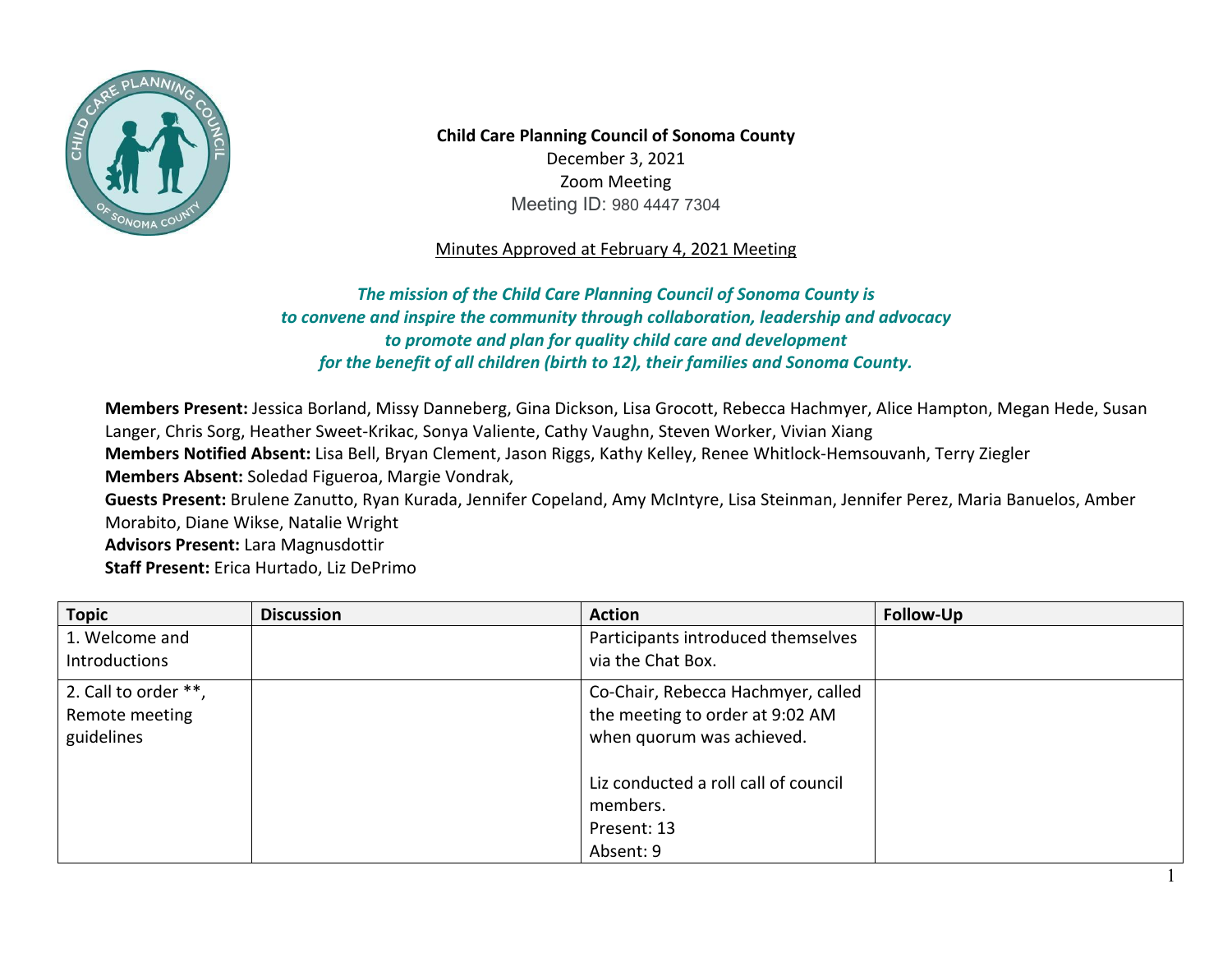| <b>Topic</b>                                                   | <b>Discussion</b>                                                                                                                                                                                                                                                                                                                       | <b>Action</b>                                                                                                  | Follow-Up |
|----------------------------------------------------------------|-----------------------------------------------------------------------------------------------------------------------------------------------------------------------------------------------------------------------------------------------------------------------------------------------------------------------------------------|----------------------------------------------------------------------------------------------------------------|-----------|
|                                                                |                                                                                                                                                                                                                                                                                                                                         |                                                                                                                |           |
| 3. Approval                                                    |                                                                                                                                                                                                                                                                                                                                         | The agenda was approved by a roll                                                                              |           |
| of/Revisions to                                                |                                                                                                                                                                                                                                                                                                                                         | call vote.                                                                                                     |           |
| Agenda**                                                       |                                                                                                                                                                                                                                                                                                                                         |                                                                                                                |           |
|                                                                |                                                                                                                                                                                                                                                                                                                                         | <b>AYES: 12</b>                                                                                                |           |
|                                                                |                                                                                                                                                                                                                                                                                                                                         | NAYS: 0                                                                                                        |           |
|                                                                |                                                                                                                                                                                                                                                                                                                                         | <b>ABSTAIN: 1</b>                                                                                              |           |
|                                                                |                                                                                                                                                                                                                                                                                                                                         |                                                                                                                |           |
|                                                                |                                                                                                                                                                                                                                                                                                                                         |                                                                                                                |           |
|                                                                |                                                                                                                                                                                                                                                                                                                                         |                                                                                                                |           |
|                                                                |                                                                                                                                                                                                                                                                                                                                         |                                                                                                                |           |
|                                                                |                                                                                                                                                                                                                                                                                                                                         | <b>AYES: 13</b>                                                                                                |           |
|                                                                | the meeting.                                                                                                                                                                                                                                                                                                                            | NAYS: 0                                                                                                        |           |
|                                                                |                                                                                                                                                                                                                                                                                                                                         | <b>ABSTAIN: 1</b>                                                                                              |           |
|                                                                |                                                                                                                                                                                                                                                                                                                                         | <b>ABSENT: 8</b>                                                                                               |           |
| 5. Hot Topic<br>Presentation:                                  | Introduction was made by Liz DePrimo                                                                                                                                                                                                                                                                                                    | Brulene shared her slides with CCPC<br>to be disseminated to members and                                       |           |
| Universal Preschool/<br>Transitional                           | Brulene Zanutto presented slides and                                                                                                                                                                                                                                                                                                    | meeting attendees.                                                                                             |           |
| Kindergarten                                                   |                                                                                                                                                                                                                                                                                                                                         |                                                                                                                |           |
|                                                                | and Pre-Kindergarten.                                                                                                                                                                                                                                                                                                                   | interested in joining Sonoma                                                                                   |           |
|                                                                |                                                                                                                                                                                                                                                                                                                                         | County's UTK Early Childhood                                                                                   |           |
|                                                                | Brulene shared that the information on                                                                                                                                                                                                                                                                                                  | Leadership Group to please reach                                                                               |           |
|                                                                | her slides is the most current, however                                                                                                                                                                                                                                                                                                 | out to her.                                                                                                    |           |
|                                                                | more information is expected to be                                                                                                                                                                                                                                                                                                      |                                                                                                                |           |
|                                                                | shared, and slides will be updated.                                                                                                                                                                                                                                                                                                     |                                                                                                                |           |
|                                                                |                                                                                                                                                                                                                                                                                                                                         |                                                                                                                |           |
|                                                                |                                                                                                                                                                                                                                                                                                                                         |                                                                                                                |           |
|                                                                |                                                                                                                                                                                                                                                                                                                                         |                                                                                                                |           |
| 4. Consent Calendar**<br>a. CCPC Meeting<br>Minutes of 11/5/21 | Rebecca asked for comment on any of<br>the items in the consent calendar which<br>were sent out to the council ahead of<br>information on the upcoming transition<br>to Universal Transitional Kindergarten<br>Jessica Borland asked in the chat "Can<br>the CSPP students qualify for the ELO<br>Program funds?" Brulene said she will | <b>ABSENT: 9</b><br>The consent calendar was passed by<br>a roll call vote.<br>Brulene asked for anyone who is |           |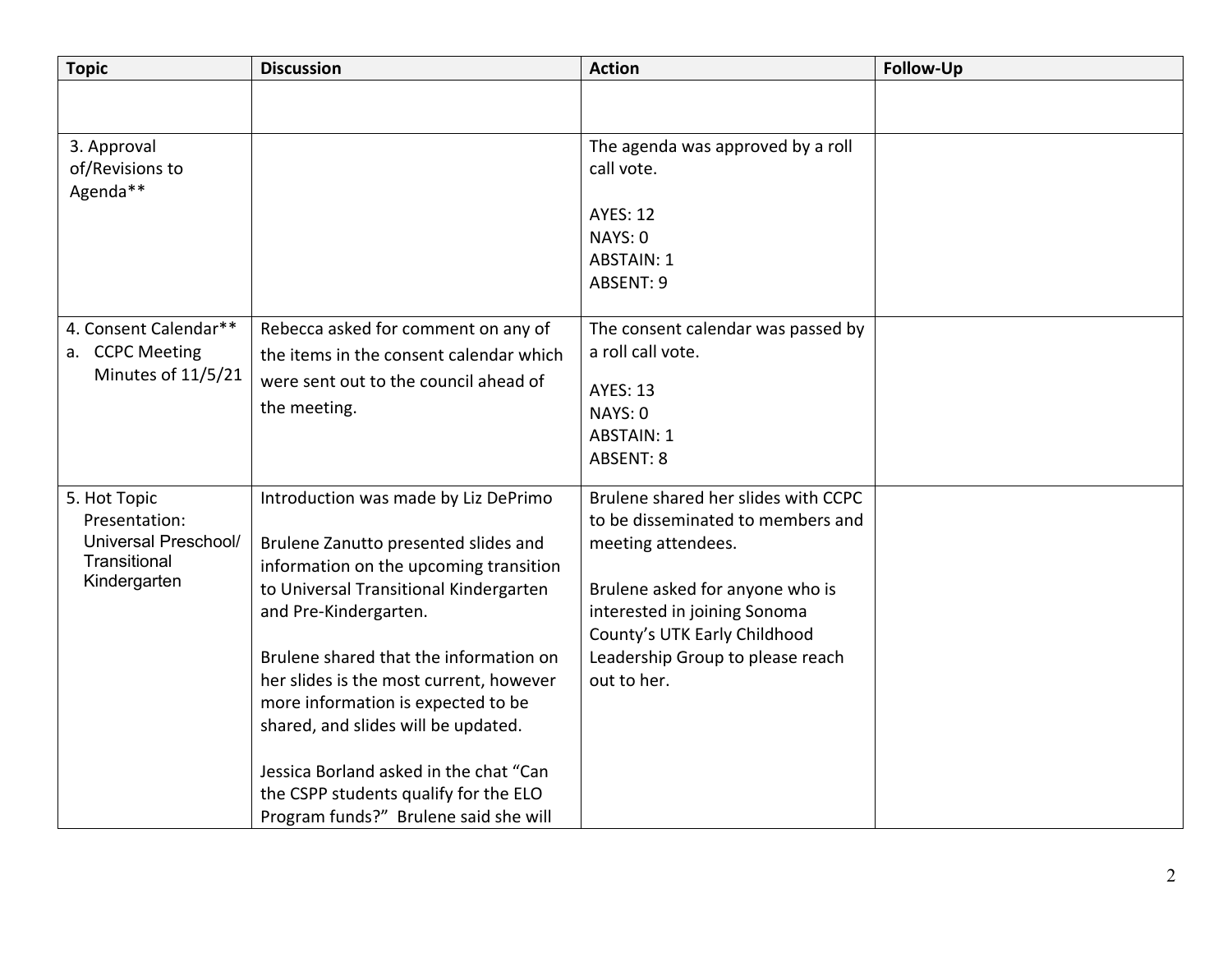| <b>Topic</b> | <b>Discussion</b>                                                                                                                                                                                                                                                                                                                                                                                                                      | <b>Action</b> | <b>Follow-Up</b> |
|--------------|----------------------------------------------------------------------------------------------------------------------------------------------------------------------------------------------------------------------------------------------------------------------------------------------------------------------------------------------------------------------------------------------------------------------------------------|---------------|------------------|
|              | try to find an answer to this question<br>and report back.                                                                                                                                                                                                                                                                                                                                                                             |               |                  |
|              | Lara asked in the chat "Who has been at<br>the table in Sonoma County from the<br>ECE Community?" SELPA, Community<br>orgs, school psychologist from a local<br>district and others.                                                                                                                                                                                                                                                   |               |                  |
|              | Brulene shared that Ryan Kurada is<br>partnering with her on the County-wide<br>UTK Early Childhood Leadership Group.                                                                                                                                                                                                                                                                                                                  |               |                  |
|              | Lara shared that she is on a state-wide<br>advocacy group who is advocating for a<br>framework which would be more flexible<br>and extend to more types of providers<br>than only TK or CSPP. She shared<br>concern that California's plan does not<br>take into consideration the diverse<br>needs of children and families in our<br>state. An example of this is the need for<br>full time care, while TK is a part-day<br>program. |               |                  |
|              | Missy thanked Brulene for the<br>presentation and asked for clarification<br>on what an LEA is. Are all forty-plus<br>districts in Sonoma County considered<br>LEAs? Brulene shared that, yes, all of<br>Sonoma County's school districts are<br>considered LEAs and as such are eligible<br>for funding                                                                                                                               |               |                  |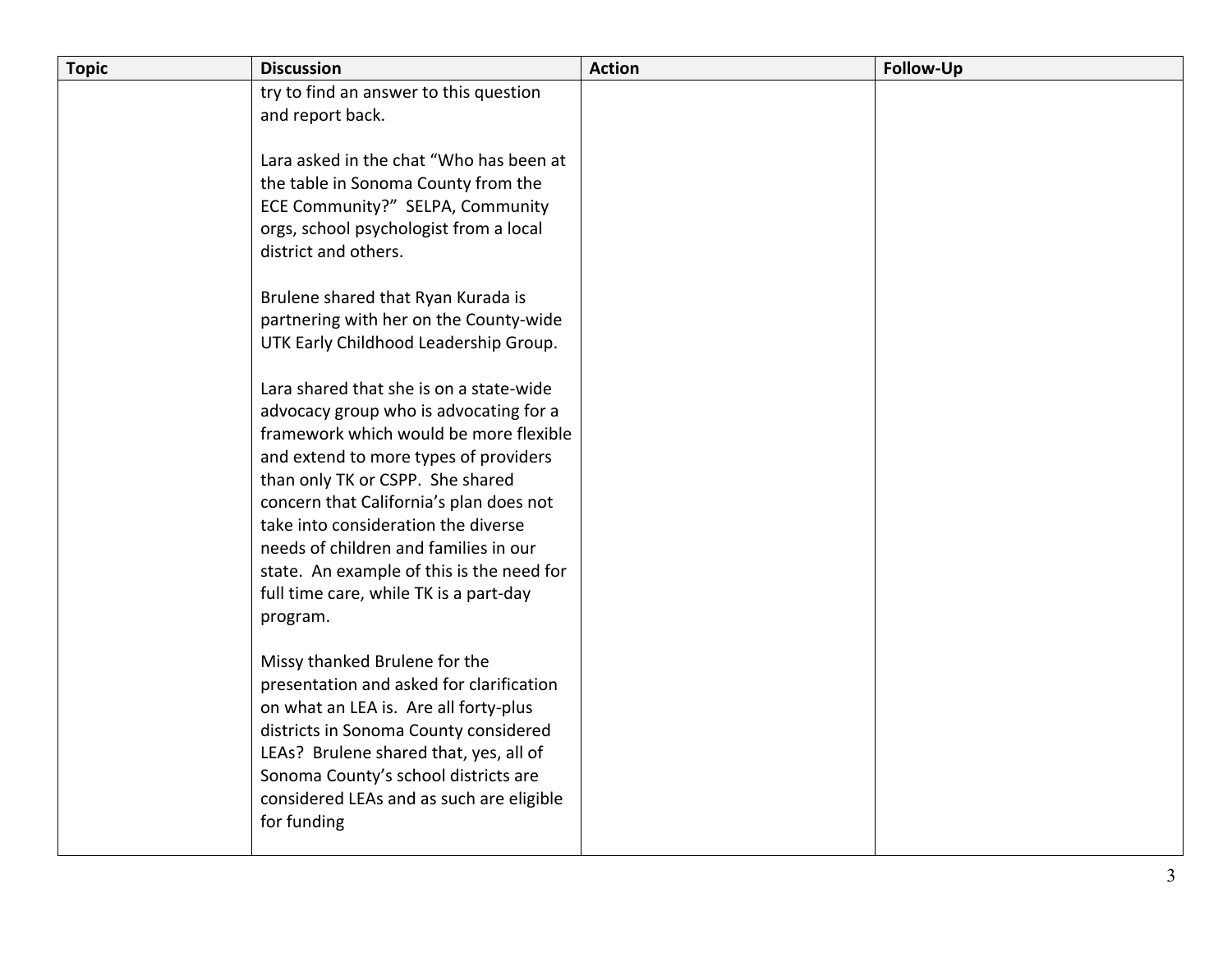| <b>Topic</b> | <b>Discussion</b>                                                                 | <b>Action</b> | <b>Follow-Up</b> |
|--------------|-----------------------------------------------------------------------------------|---------------|------------------|
|              | Amy commented in the chat that there                                              |               |                  |
|              | are many ECE teachers who currently                                               |               |                  |
|              | hold permits, but do not have BAs.                                                |               |                  |
|              | Brulene shared that a program is in the                                           |               |                  |
|              | works to include preschool teachers in                                            |               |                  |
|              | the North Coast School of Education to                                            |               |                  |
|              | obtain teaching credentials. Brulene                                              |               |                  |
|              | also shared that CTC is working on a                                              |               |                  |
|              | program to streamline the process for                                             |               |                  |
|              | ECE teachers to gain credentials.                                                 |               |                  |
|              |                                                                                   |               |                  |
|              | Lara pointed out that, based on a study                                           |               |                  |
|              | out of UC Berkeley, the current ECE                                               |               |                  |
|              | workforce is much more diverse than                                               |               |                  |
|              | the K-12 workforce, and mirrors more<br>closely the diversity of the children who |               |                  |
|              | will be served by UTK/UPK. Lara shared                                            |               |                  |
|              | her position that there should be value                                           |               |                  |
|              | placed on the diversity of the workforce,                                         |               |                  |
|              | in addition to coursework and units.                                              |               |                  |
|              |                                                                                   |               |                  |
|              | Brulene shared that she along with Cindi                                          |               |                  |
|              | Kaup, CPIN Region 1 Lead, have                                                    |               |                  |
|              | submitted a proposal to use CPIN                                                  |               |                  |
|              | courses which are based on the CA                                                 |               |                  |
|              | Foundations and Frameworks which are                                              |               |                  |
|              | the preschool state standards.                                                    |               |                  |
|              |                                                                                   |               |                  |
|              | Amy asked how the needs of English                                                |               |                  |
|              | Language Learners will be addressed.                                              |               |                  |
|              | Brulene shared that the SCOE leadership                                           |               |                  |
|              | team is considering how they can                                                  |               |                  |
|              | provide courses and classwork for                                                 |               |                  |
|              | bilingual providers.                                                              |               |                  |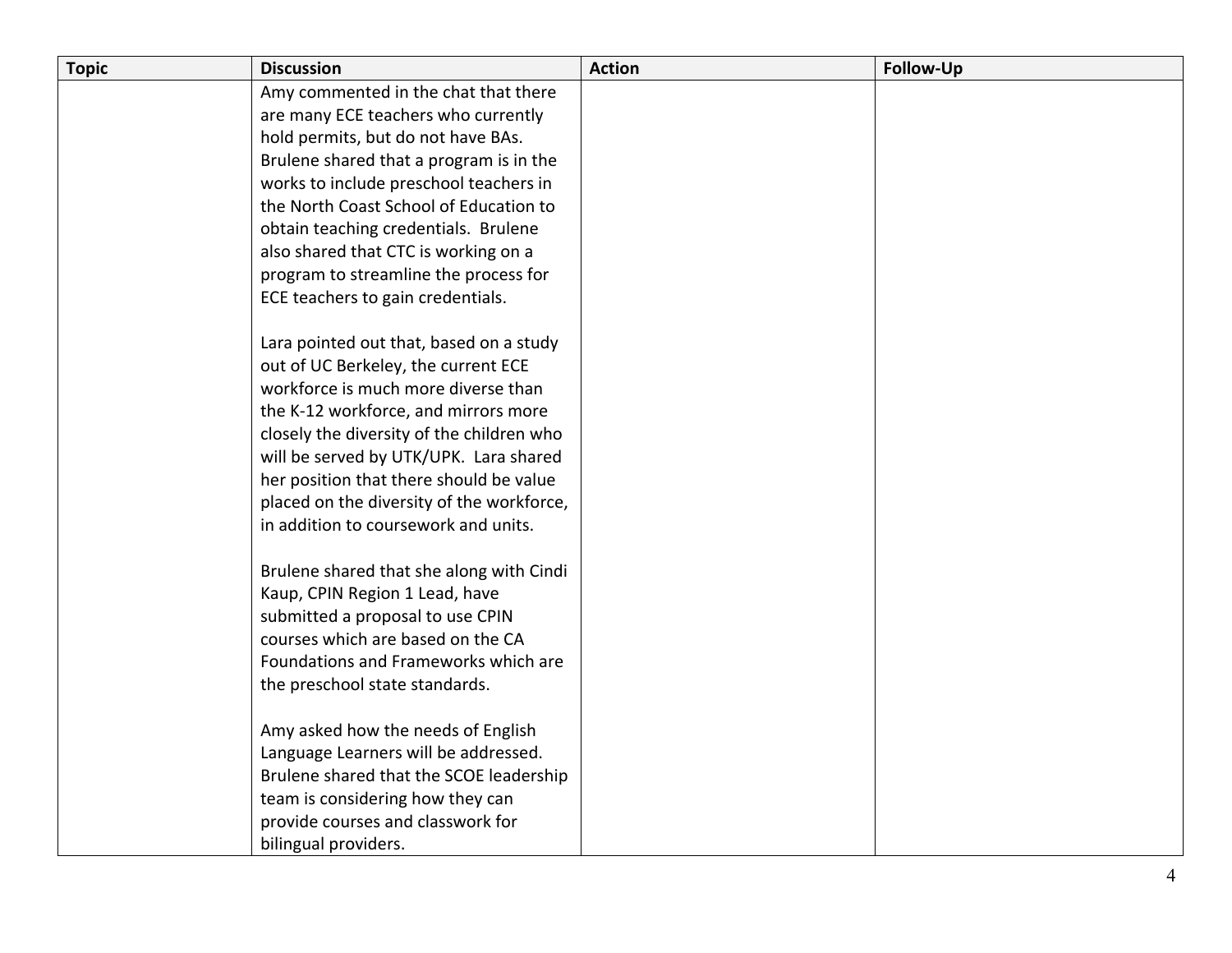| <b>Topic</b> | <b>Discussion</b>                         | <b>Action</b> | Follow-Up |
|--------------|-------------------------------------------|---------------|-----------|
|              |                                           |               |           |
|              | Jessica asked If LEAs partner with        |               |           |
|              | outside community providers, will those   |               |           |
|              | providers be required to obtain a BA?     |               |           |
|              | Brulene: CTC and other decision makers    |               |           |
|              | are looking to find a way for preschool   |               |           |
|              | providers to become certified. Non-       |               |           |
|              | certificated providers can work in        |               |           |
|              | classrooms as classified staff, however   |               |           |
|              | the pay is less than certificated staff.  |               |           |
|              |                                           |               |           |
|              | Jessica asked if LEAs can opt to operate  |               |           |
|              | or contract with an outsider organization |               |           |
|              | to operate a preschool program instead    |               |           |
|              | of TK.                                    |               |           |
|              | Brulene shared the answer to Jessica's    |               |           |
|              | question is not clear yet. Brulene shared |               |           |
|              | hope for more clarity from CDE as         |               |           |
|              | planning progresses. Brulene shared the   |               |           |
|              | desire to look closely at the available   |               |           |
|              | funding, and to merge funding to create   |               |           |
|              | streamlined programs for our county.      |               |           |
|              | Brulene encouraged anyone who is          |               |           |
|              | interested to please join her and Ryan on |               |           |
|              | the county-wide UTK Early Childhood       |               |           |
|              | Leadership Group.                         |               |           |
|              |                                           |               |           |
|              | Lara cautioned that we should not label   |               |           |
|              | preschool as a less expensive option      |               |           |
|              | than TK because that causes resentment    |               |           |
|              | and contributes to the undervaluing of    |               |           |
|              | ECE providers. Lara asked whether small   |               |           |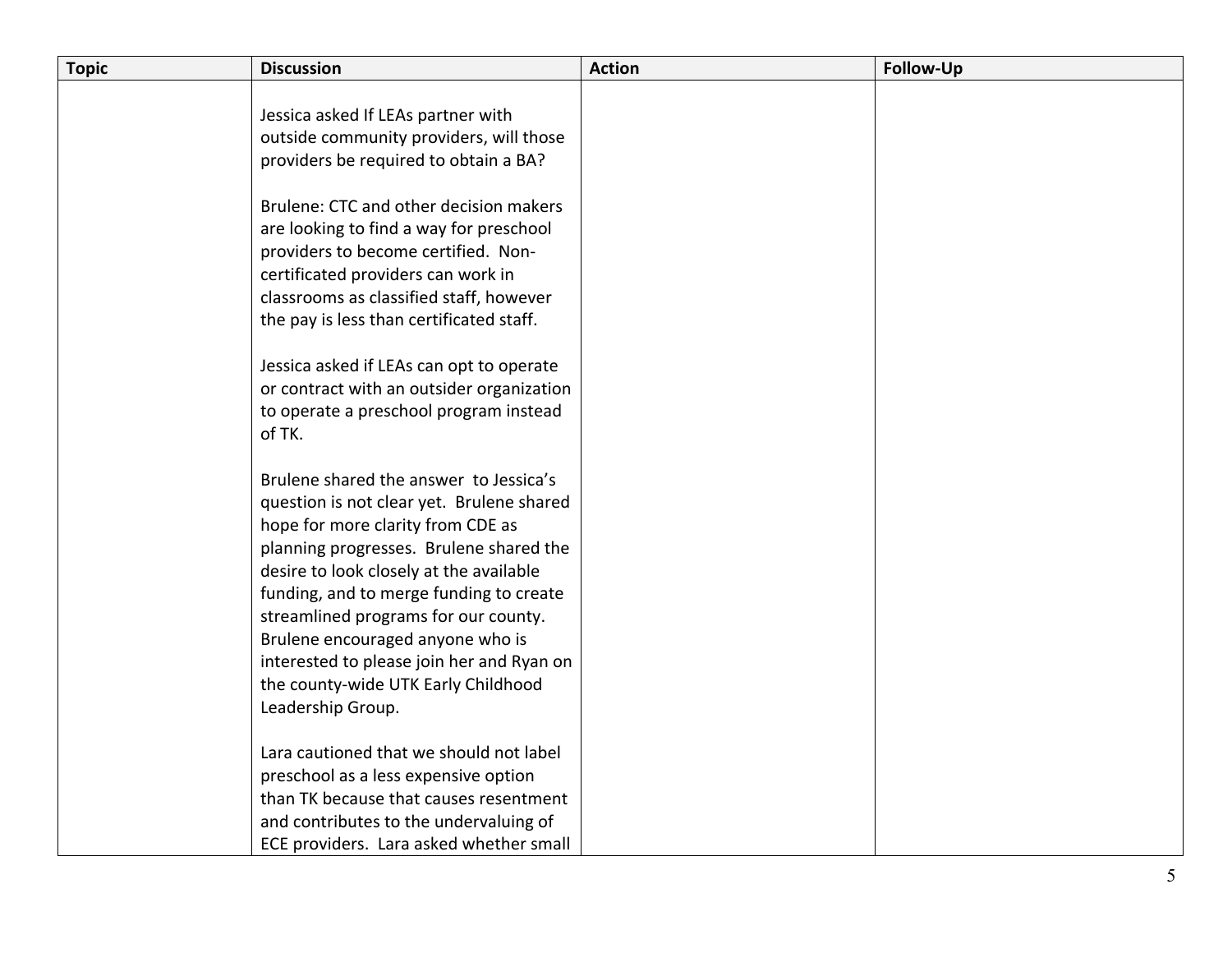| <b>Topic</b>                                                                               | <b>Discussion</b>                                                                                                                                                                                                                                        | <b>Action</b> | <b>Follow-Up</b> |
|--------------------------------------------------------------------------------------------|----------------------------------------------------------------------------------------------------------------------------------------------------------------------------------------------------------------------------------------------------------|---------------|------------------|
|                                                                                            | school districts work together to provide<br>developmentally appropriate TK<br>programs rather than combining TK<br>students with older classes.                                                                                                         |               |                  |
| 6. Child Care<br>Consumers/Child<br><b>Care Providers</b><br>Input/Member<br>Announcements | Lara shared that there is funding to<br>enroll essential workers in child care<br>vouchers. People with these vouchers<br>are having a hard time finding care.<br>Especially infant/toddler care.                                                        |               |                  |
|                                                                                            | Amy announced that she is leaving 4Cs<br>at the end of December and returning to<br>the director role at her private<br>preschool, ChildKind Preschool. She<br>shared appreciation for everyone in the<br>group and has enjoyed working with so<br>many. |               |                  |
|                                                                                            | Rebecca shared that Old Adobe is hiring<br>subs, instructional assistants and campus<br>aides for their after care and preschool<br>programs.                                                                                                            |               |                  |
|                                                                                            | Missy put her email address in the chat<br>and asked if anyone would be interested<br>in joining the planning committee for the<br>Evening of Honor event. This is an<br>appreciation event for the ECE field.                                           |               |                  |
| 7. Public<br>Announcements                                                                 |                                                                                                                                                                                                                                                          |               |                  |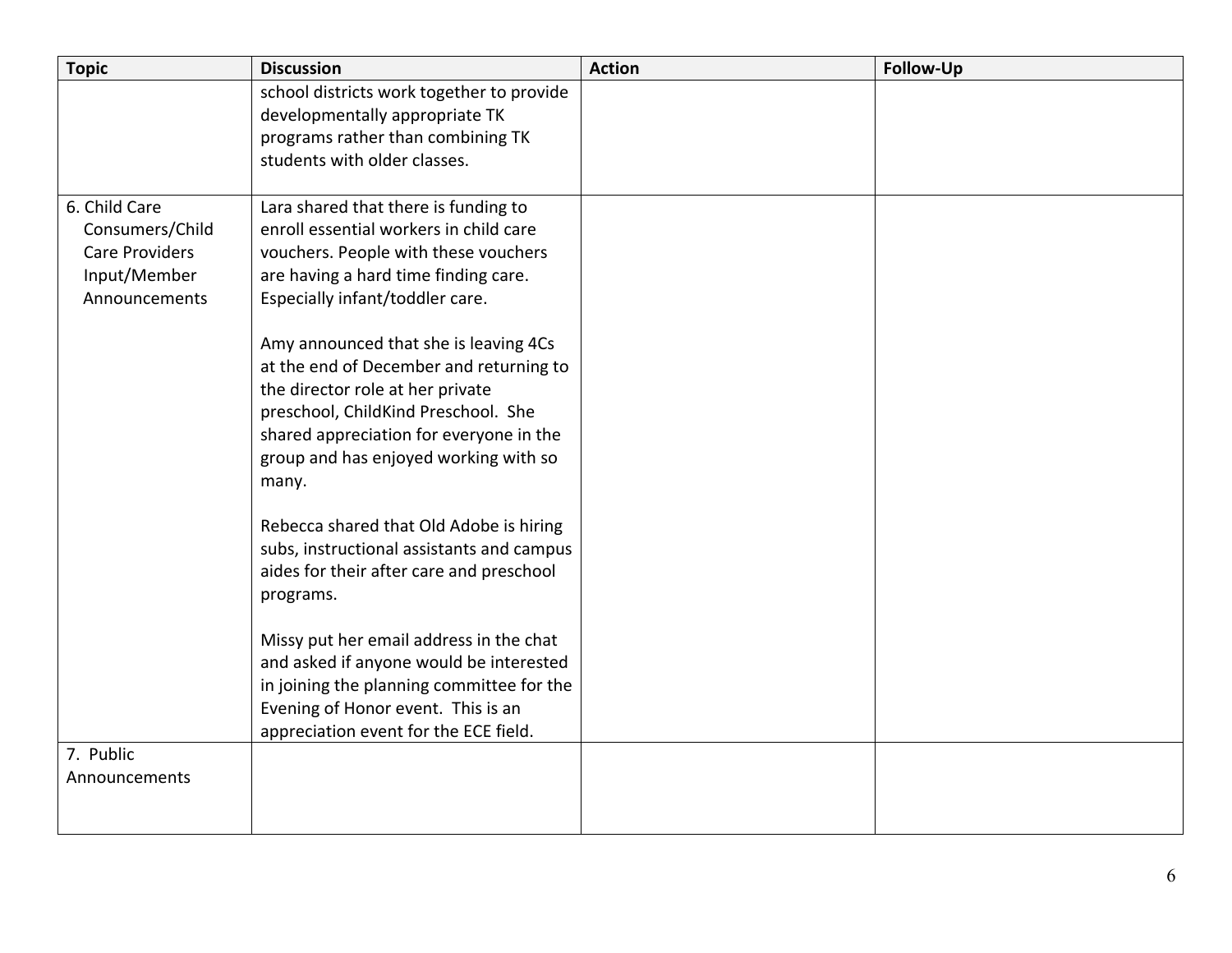| <b>Topic</b>       | <b>Discussion</b>                        | <b>Action</b>                       | <b>Follow-Up</b>                     |
|--------------------|------------------------------------------|-------------------------------------|--------------------------------------|
| 8. Child Care Plan | Liz DePrimo shared an update on the      | Attendees were asked to share       | The Child Care Plan committee will   |
| Update             | 2022 - 2027 Strategic Child Care Plan.   | feedback on a shared google doc.    | use the feedback in their process of |
|                    | Susy requested an extension before her   | Link was shared in the chat box and | creating the report.                 |
|                    | leave of absence and it has been         | emailed to members and attendees    |                                      |
|                    | approved by CDSS. New deadline for the   | following the meeting.              |                                      |
|                    | Strategic Child Care Plan is June 30,    |                                     |                                      |
|                    | 2022.                                    |                                     |                                      |
|                    | Liz asked for feedback on the three      |                                     |                                      |
|                    | proposed goals included in the plan.     |                                     |                                      |
|                    | Steven asked what group was involved in  |                                     |                                      |
|                    | narrowing down to the three goals. Liz   |                                     |                                      |
|                    | shared that the Child Care Plan          |                                     |                                      |
|                    | committee consists of CCPC members as    |                                     |                                      |
|                    | well as community members.               |                                     |                                      |
|                    | Steven asked if the idea is to come up   |                                     |                                      |
|                    | with objectives to meet the goals of the |                                     |                                      |
|                    | plan. Liz answered yes, the committee    |                                     |                                      |
|                    | will use the feedback to come up with    |                                     |                                      |
|                    | actionable objectives which can be       |                                     |                                      |
|                    | accomplished within the five year        |                                     |                                      |
|                    | timeframe.                               |                                     |                                      |
|                    | Missy shared that input is strongly      |                                     |                                      |
|                    | needed and asked that people             |                                     |                                      |
|                    | contribute feedback to the google doc.   |                                     |                                      |
|                    |                                          |                                     |                                      |
| 9. Executive       | Susan Langer shared a report on the      |                                     |                                      |
| Committee Report   | most recent executive committee          |                                     |                                      |
|                    | meeting. Brulene Zanutto presented to    |                                     |                                      |
|                    | the committee, followed by a discussion  |                                     |                                      |
|                    | on the topic. Discussion on the Equity   |                                     |                                      |
|                    | Pledge from the Hanna Institute.         |                                     |                                      |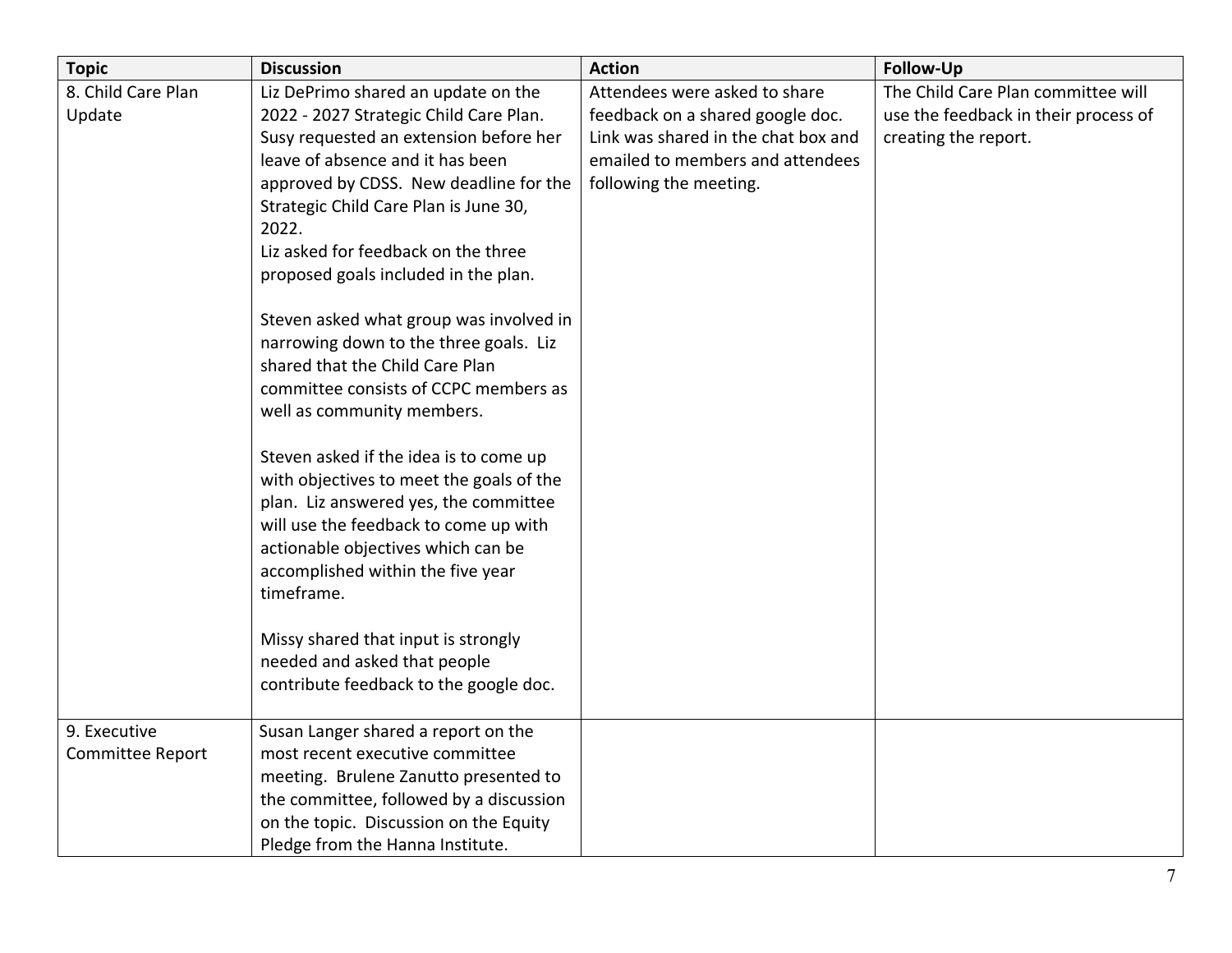| <b>Topic</b>                                           | <b>Discussion</b>                                                                                                                                                                                                                                                                                                                                                                                                                                                                                                                                                                                            | <b>Action</b>                                                                                                                   | <b>Follow-Up</b> |
|--------------------------------------------------------|--------------------------------------------------------------------------------------------------------------------------------------------------------------------------------------------------------------------------------------------------------------------------------------------------------------------------------------------------------------------------------------------------------------------------------------------------------------------------------------------------------------------------------------------------------------------------------------------------------------|---------------------------------------------------------------------------------------------------------------------------------|------------------|
|                                                        | Rebecca reminded everyone that<br>executive committee meetings are open<br>to all CCPC members and members of<br>the public.                                                                                                                                                                                                                                                                                                                                                                                                                                                                                 |                                                                                                                                 |                  |
| 10. Zip Code Priorities                                | Erica shared that a report on Zip Code<br>Priorities is due to CDSS annually, and<br>invited anyone who is interested in<br>joining the Data Committee to work on<br>this project to reach out. The committee<br>will begin meeting in January of 2022.<br>The annual report is due to CDSS in May<br>of 2022.<br>Vivian asked how many people should<br>be on the committee. Erica answered<br>that five members would be ideal and a<br>committee chair is needed.<br>Missy added that the priority comes into<br>play when agencies apply for funding.<br>The list of zip codes comes from the<br>census. | Erica will follow up with anyone<br>interested in joining the Data<br>Committee and set a meeting for<br>January.               |                  |
| 11. Workgroups                                         | Attendees were invited to join<br>workgroup breakout rooms in order to<br>connect with other group members and<br>plan next steps.                                                                                                                                                                                                                                                                                                                                                                                                                                                                           |                                                                                                                                 |                  |
| 12. CCPC Feedback and<br>In-Kind Contribution<br>forms | Links to the CCPC Feedback and<br>In-Kind Contributions forms were made<br>available in the Chat Box.                                                                                                                                                                                                                                                                                                                                                                                                                                                                                                        | Links to the CCPC Feedback and<br>In-Kind Contributions forms will also<br>be emailed to participants following<br>the meeting. |                  |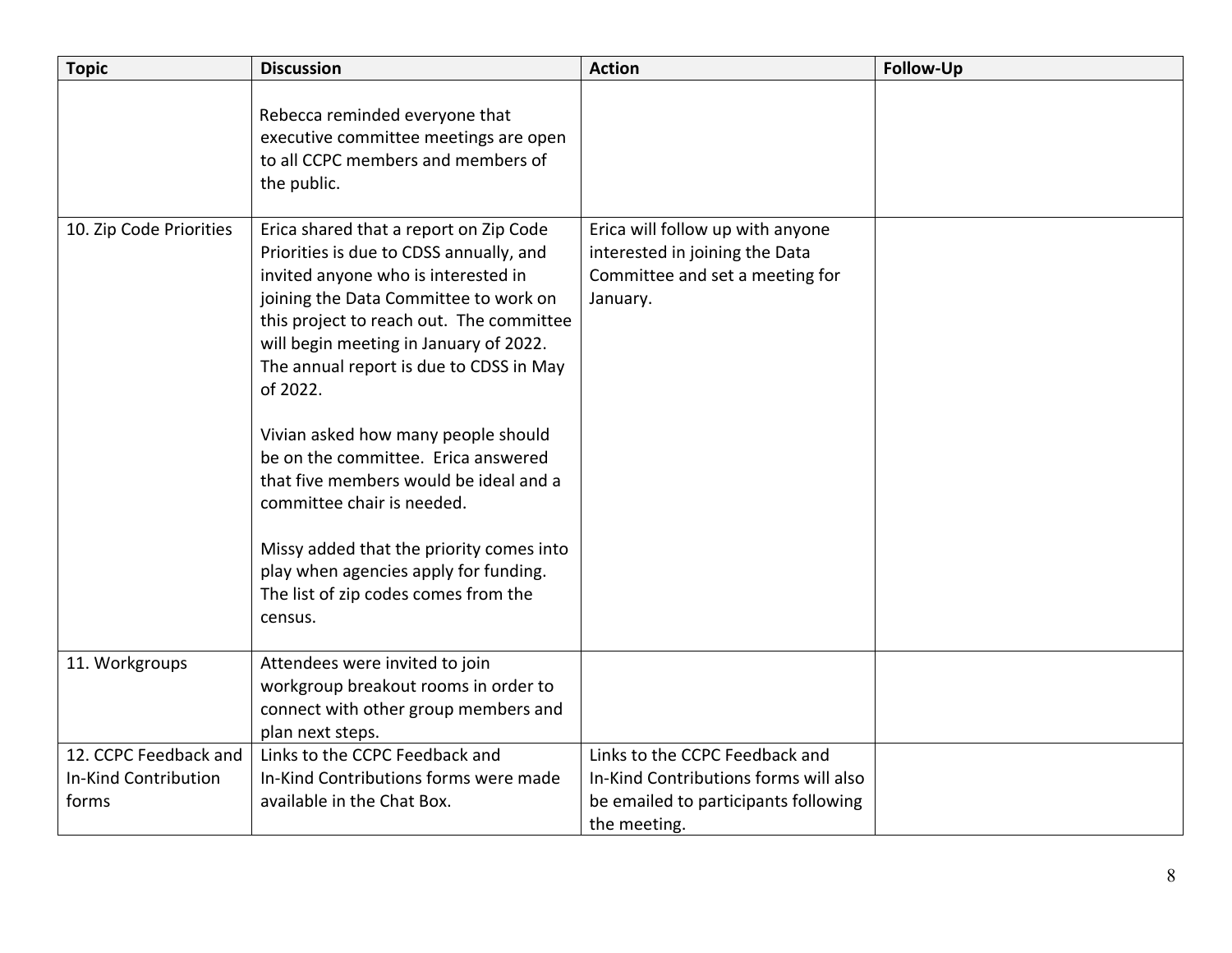| <b>Topic</b>    | <b>Discussion</b>                                                                                                                                                                         | <b>Action</b>                                                  | Follow-Up                                              |
|-----------------|-------------------------------------------------------------------------------------------------------------------------------------------------------------------------------------------|----------------------------------------------------------------|--------------------------------------------------------|
|                 | All attendees, including non-members,<br>were encouraged to complete the CCPC<br>Feedback and In-Kind Contributions<br>forms. Time was given during the<br>meeting for this purpose.      |                                                                |                                                        |
| 12. Adjournment | Rebecca reminded CCPC members about<br>the special meeting on December 17,<br>2021. Quorum is needed for that<br>meeting in order to vote to continue to<br>meet virtually as per AB 361. | The meeting was adjourned at 10:52<br>am by unanimous consent. | The next meeting is on February 4,<br>2021 at 9:00 am. |

## **Chat Box December 3, 2021**

08:56:59 From Chris Sorg- Sonoma County to Everyone:

Chris Sorg- SonomaWORKS Child Care Coordinator

08:58:33 From Brulene Zanutto to Everyone:

Brulene Zanutto, Sonoma County Office of Education

08:58:43 From Steven Worker to Everyone:

Steven Worker - consumer rep; 4-H Youth Development Advisor, University of California Cooperative Extension

08:59:16 From Jessica Borland to Everyone:

Jessica Borland, Windsor Unified School District

08:59:26 From Liz DePrimo (she/her) to Everyone:

Liz DePrimo, Child Care Planning Council, Sonoma County Office of Education

09:00:48 From Rebecca Hachmyer to Everyone:

Good Morning! Rebecca Hachmyer, Co-Chair and Director of Child Development, OAUSD  $\odot$ 

09:00:49 From Megan Hede to Everyone:

Megan Hede, Sonoma County Child Care Association

09:01:11 From Gina Dickson to Everyone:

Hello! Gina Fortino Dickson, Member at large is here.

09:01:35 From Susan Langer to Everyone:

Susan Langer, Sonoma SELPA

09:01:37 From Yajuan (Vivian) Xiang to Everyone:

Good morning, Vivian Xiang from Sonoma State University

09:01:46 From lsteinma to Everyone:

Lisa Steinman, County of Sonoma DHS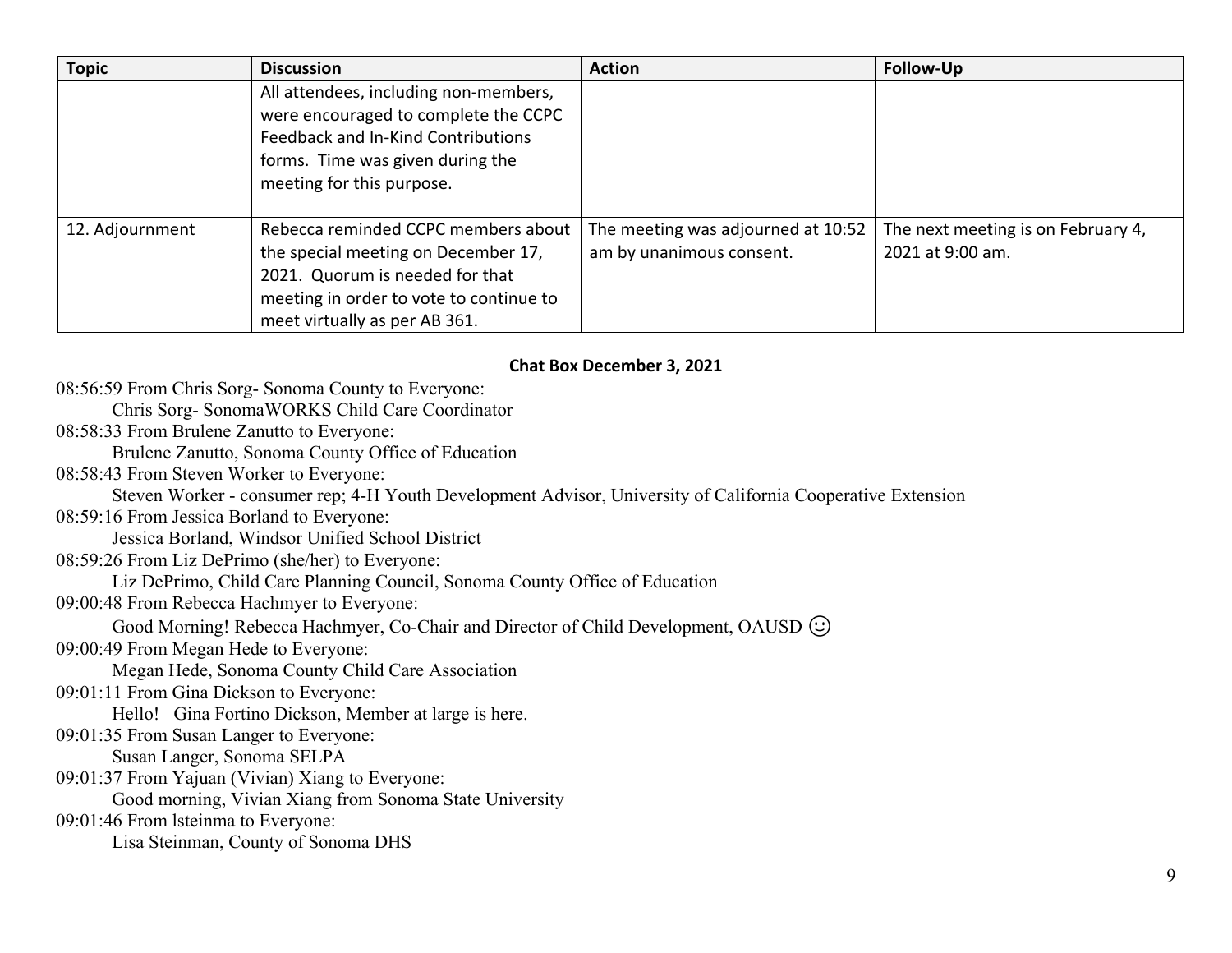Maria Banuelos Lytton Head Start CRIHB Can the CSPP students qualify for the ELO Program funds? I am very excited for this work! 09:01:49 From Lara Magnusdottir to Everyone: Lara Magnusdottir, 4Cs 09:02:26 From Ryan Kurada to Everyone: Ryan Kurada, Sonoma County Office of Education 09:02:58 From Jennifer Perez to Everyone: Good morning, Jenn Perez SRJC 09:03:02 From Missy Danneberg to Everyone: Missy Danneberg, Santa Rosa Junior College Child Development Department 09:03:03 From maria Banuelos to Everyone: 09:03:06 From svaliente to Everyone: Sonya Valiente- El Verano Preschool 09:03:06 From lisa grocott to Everyone: Lisa Grocott CAP Sonoma Head Start 09:03:45 From Amber Morabito to Everyone: Good morning. Amber Morabito, The Program for Infant Toddler Care (PITC), WestEd 09:05:11 From ahampton to Everyone: Alice Hampton, Santa Rosa Junior College Child Development 09:11:16 From Amy McIntyre to Everyone: Amy McIntyre 4Cs 09:12:23 From Jennifer Copeland to Everyone: Good morning...Jenny Copeland-4Cs 09:19:55 From Erica Hurtado to Everyone: Welcome to those who have just joined us. We are currently listening to a presentation on Universal TK. There will be time for questions after. 09:32:48 From Jessica Borland to Everyone: 09:36:44 From Lara Magnusdottir to Everyone: Who has been at the table in Sonoma County from the ECE Community? 09:41:57 From Ryan Kurada to Everyone: 09:41:59 From Susan Langer to Everyone: Ryan is an amazing educator. Well versed in UDL 09:42:47 From ahampton to Everyone: Ryan, great to have you here! 09:46:21 From Ryan Kurada to Everyone: Thank you, Alice. I'm glad to be here!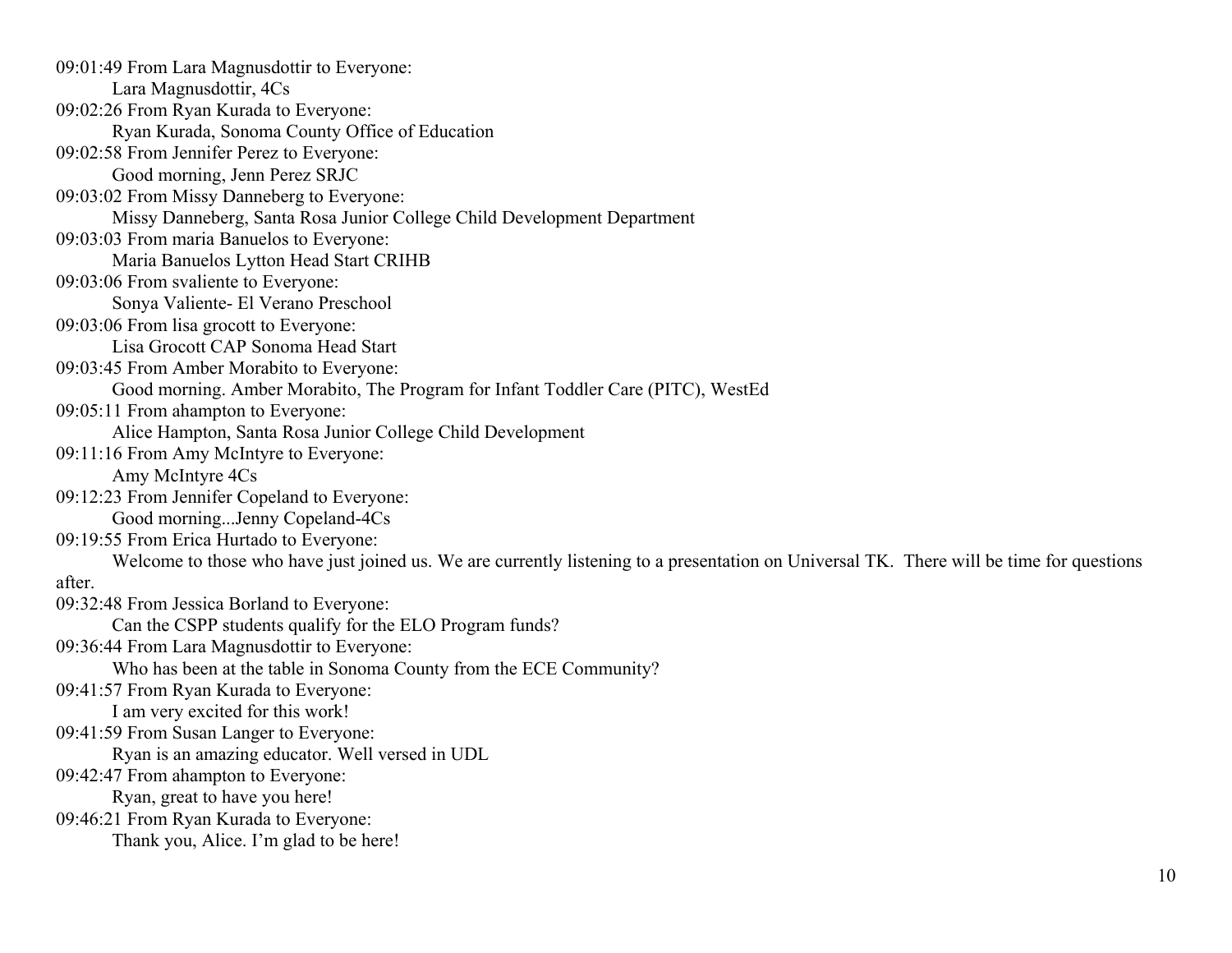09:47:19 From Missy Danneberg to Everyone:

Ryan, I am so glad ou are part of the planning for UTK!

09:47:32 From Amy McIntyre to Everyone:

How can current permitted preschool teachers be a part of this? Most do not have BA's or teaching credentials. Might there be avenues for them to get those credentials that is paid for?

09:47:47 From Diane Wikse to Everyone:

Thank you Lara!

09:51:02 From Amy McIntyre to Everyone:

What about bilingual preschool teachers who might be challenged by that coursework. Will there be bilingual coursework or support?

09:53:16 From Amy McIntyre to Everyone:

Pay parity will be an important concern as well.

09:57:53 From Erica Hurtado to Liz DePrimo (she/her)(Direct Message):

should we call time?

09:58:07 From Amy McIntyre to Everyone:

If that happens then why not just use the existing system?

09:58:50 From Liz DePrimo (she/her) to Erica Hurtado(Direct Message):

Let's give it a few more minutes. I can shorten the Child Care Plan discussion

09:59:18 From ahampton to Everyone:

Yes! Let's figure out that model!

10:01:19 From Ryan Kurada to Everyone:

We can do this!

10:02:27 From Missy Danneberg to Everyone:

Brulene, thank you so much for your passion and commitment to ECE. You are such an amazing professional and have been so willing to learn more about the ECE community.

10:02:55 From Brulene Zanutto to Everyone:

[bzanutto@scoe.org](mailto:bzanutto@scoe.org) 

10:02:58 From Lara Magnusdottir to Everyone:

Thank you, Brulene

10:03:07 From Ryan Kurada to Everyone: Thank you, Brulene!!

10:03:42 From Susan Langer to Everyone:

Thank you, Brulene!!!

10:03:54 From Sonya Valiente to Everyone:

Thank you for the wonderful presentation!

10:04:13 From Missy Danneberg to Everyone:

If anyone is interested in planning for the Evening of Honor event in the spring, please email me [fwdan@sbcglobal.net](mailto:fwdan@sbcglobal.net) This is a county appreciation event for early care and education providers.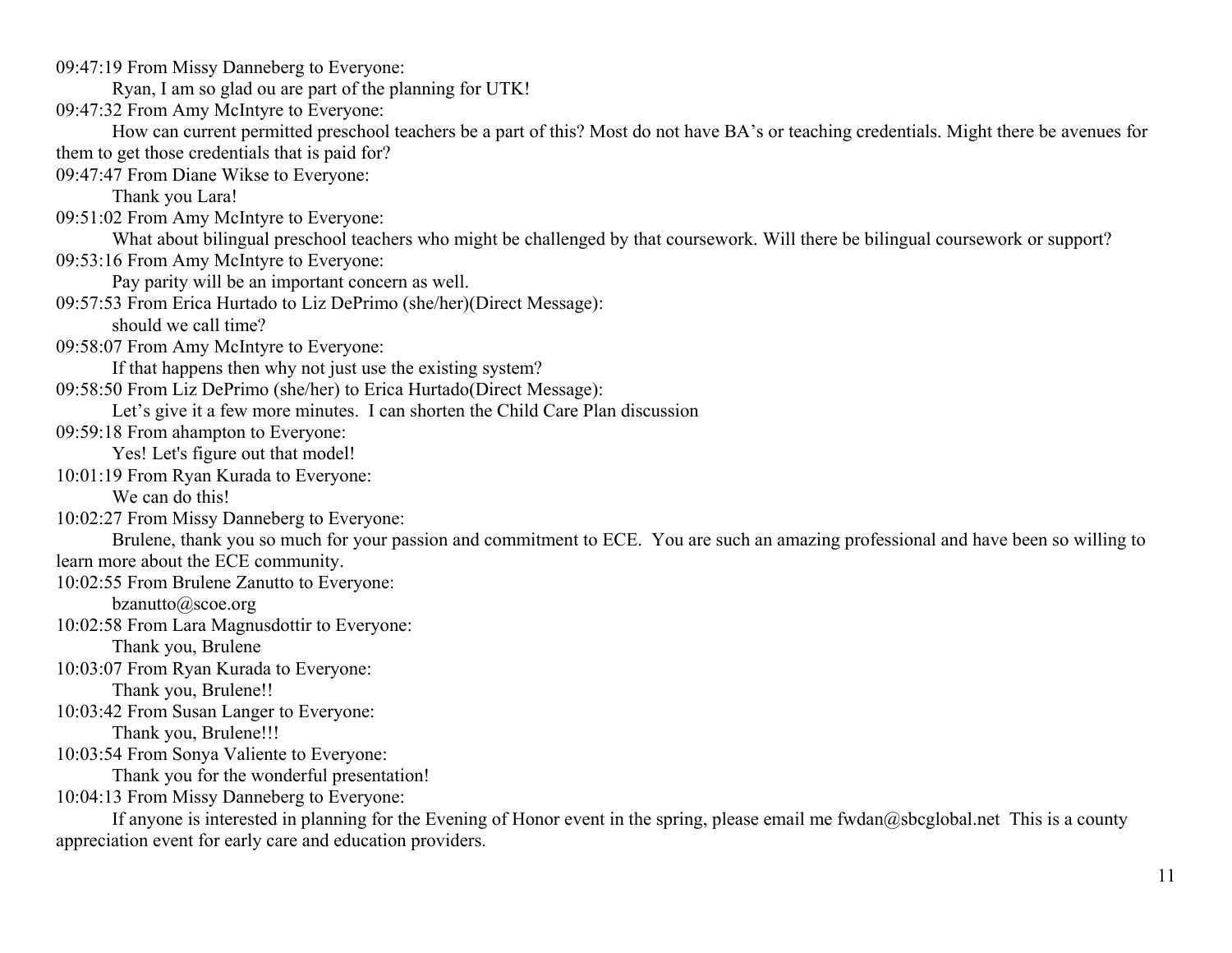YES. Infant and toddler care is lacking. It is very expensive to provide and staffing is difficult. Staff have to have 6 units of Infant toddler 10:13:23 From Erica Hurtado to Liz DePrimo (she/her)(Direct Message): We can resend the link in a follow up email as well Oh thanks! I missed that, sorry! 10:04:38 From Susan Langer to Everyone: Wow, Amy!!! You will be missed 10:05:12 From ahampton to Everyone: Amy, we will miss you! 10:05:13 From Rebecca Hachmyer to Everyone: Wow! Big news Amy! Wow! 10:05:16 From Sonya Valiente to Everyone: We will miss you! 10:05:42 From Amy McIntyre to Everyone: Thank you! 10:06:07 From Missy Danneberg to Everyone: Amy, you could become a member of the Child care Planning Council! 10:07:42 From Erica Hurtado to Everyone: Child Care Plan <https://docs.google.com/document/d/1dc-IEYbmd085qGEwfkV8HJHILMvVTJ4d37CuQ7rbp5g/edit?usp=sharing> 10:10:23 From Steven Worker to Everyone: I am a newcomer, so please excuse my naivete: Is there an extreme lack of infant care in Sonoma County? 10:12:06 From Amy McIntyre to Everyone: credits and those are not very accessible. The reimbursement from the state for this age group is not sustainable. 10:12:41 From Amy McIntyre to Everyone: All of those priority's mirror the 4Cs mission statement! 10:13:04 From Liz DePrimo (she/her) to Erica Hurtado(Direct Message): <https://docs.google.com/document/d/1dc-IEYbmd085qGEwfkV8HJHILMvVTJ4d37CuQ7rbp5g/edit?usp=sharing> It was shared. 10:15:56 From Erica Hurtado to Everyone: 10:16:00 From Liz DePrimo (she/her) to Erica Hurtado(Direct Message): 10:20:57 From Steven Worker to Everyone: Would you zoom in on the slide? 10:22:59 From Steven Worker to Everyone: What do the numbers indicate  $(1, 2, 3, **)$ ? 10:23:01 From Sonya Valiente to Everyone: El Verano zip code is wrong - it should be 95476 Thank you 10:23:59 From Sonya Valiente to Everyone: